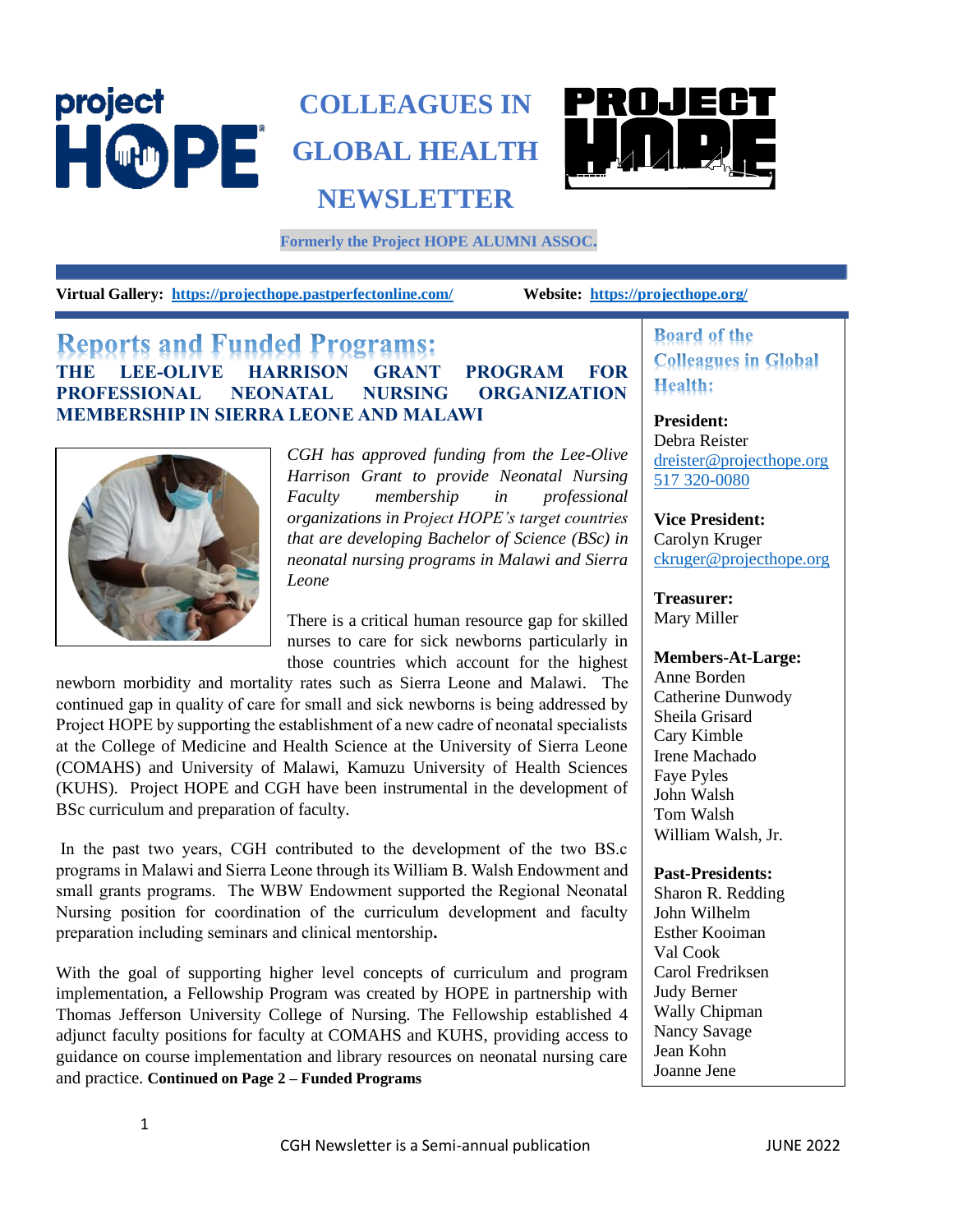**Continued from Page 1 – Funded Programs** The recent 2022 grant from CGH Lee Olive Harrison Fund offers an opportunity for Fellows to become members of international professional nursing organizations by covering membership fees. This program will bring the capacity of the Fellows to a new level of understanding of professional neonatal practice and education at national and international levels and will contribute to their NN leadership, research and advocacy skills within their countries.

### **HOPE REMEMBERS**

#### **We express our deepest condolences to the family and friends of:**

#### **Dr. Phillip "Bud" T. Fleuchaus, DDS**

Bud volunteered on the SS Hope, he served in Indonesia and Viet Nam (1961), Peru (1962), Guinea (1964), and Ceylon (1968), and was the Chairman of the Oral & Maxillofacial Surgery Section of the ship from 1962-1976.

#### **Kathleen Ann Rheingans Schneider**

In 1972 she was on the SS HOPE voyage from Baltimore to Natal, Brazil provided 10 months of updated medical care and education to Brazilian healthcare workers. Already an activist, Kathleen worked in the ship's intensive care unit and took every opportunity to learn about and immerse herself in Brazilian culture.

### **Burton G. "Burt" Kaplan**

Date of Death: January 12, 2021 Burt retired after 30 years of service as Facilities Director, at Project HOPE, Millwood, VA.

# from Ukraine - April 2022

## by Tom Cotter, M.P.H., Director of Emergency Response & Preparedness

Even before the war began, we were doing preparation and are now a major player in the region.

5 million people have fled Ukraine. Project HOPE has several pronged approaches. Medicine and Supplies – lot of the Ukraine health



care system is intact. Many hospitals are up and functioning – doctors and nurses as well as the administration staff. We are making sure to help to meet needs. Working with the NGO ICU "Infection Control Ukraine" – we had a role in inception many years ago. Our business model is not to fill warehouses but delivering to the end users. 100 pallets delivered and will continue for some time.

Working with NGOs in Moldova, Romania, Poland Partner. Mental health assistance and provide direct support. Specialized care to people coming into the countries. There are hygiene needs, most coming across are elderly, women, and children. Giving them protection.

8,000 doses of insulin delivered in Ukraine, to hospitals in high-risk areas.

Delivering wheelchairs and hygiene kits and working with SAMU coming from Spain who are helping in Moldova and.Romania mental health training and housing of refugees. Using telehealth – early in training programs for mental health workers. Poland working with Polish Children's Hospital – supporting people.

Photos are from Irpin and Bucha, two cities in Kyiv's Oblast.



**Report**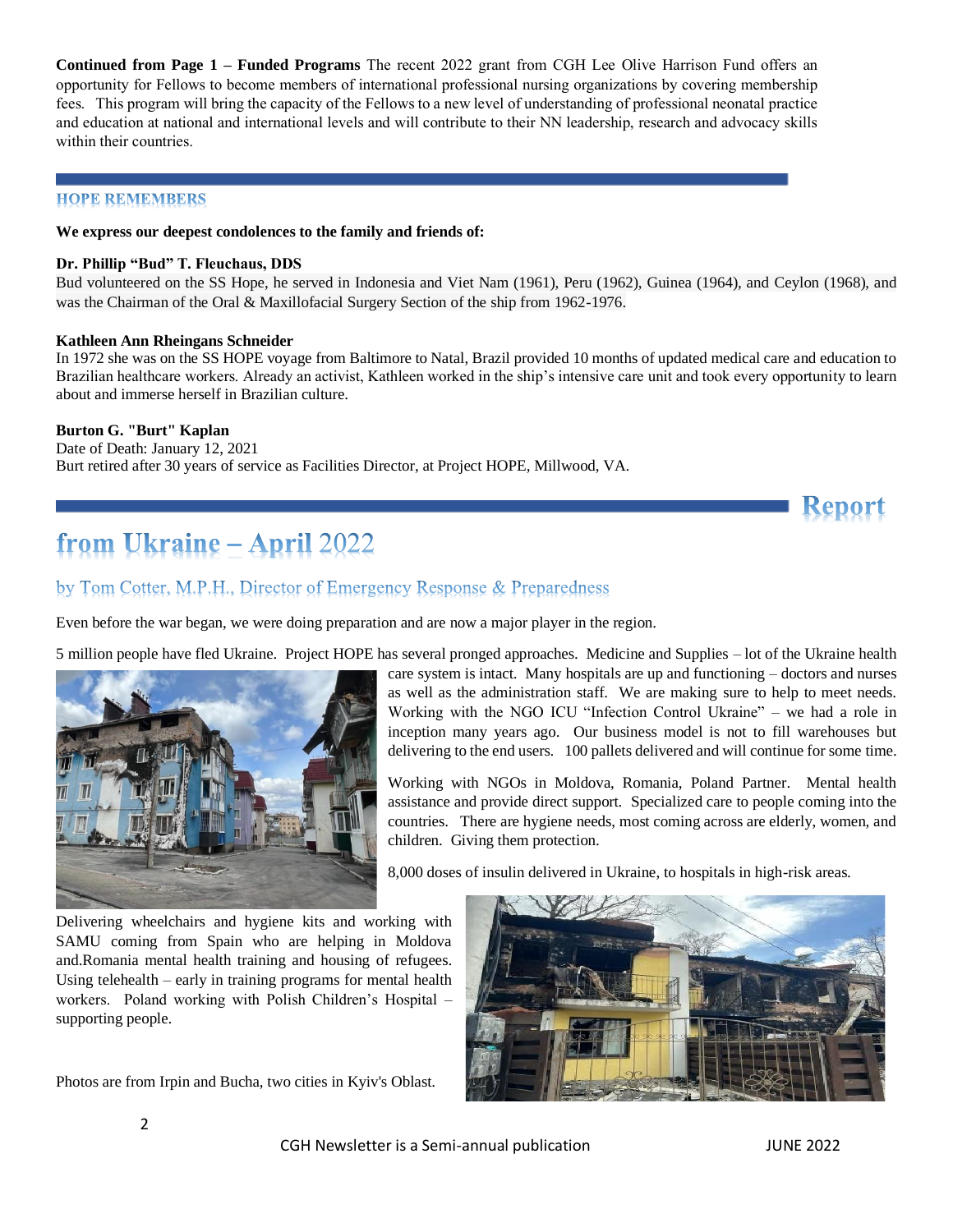## **Donate to programs in Ukraine: GO TO:<https://www.projecthope.org/>**



- 1. Project HOPE CEO Rabih Torbay on the ground in Ukraine while visiting Irpin and Bucha, two cities in Kyiv's Oblast.
- 2. Chris Skopec at the major transplant hospital in Lviv, which performed Ukraine's first lung transplant, and the war has left it dangerously low on supplies. Project HOPE's team was able to procure some supplies
- 3. Nadiya and her son Dmitry, 10, a pediatric oncology patient at the University Children's Hospital in Krakow. Nadiya and Dmitry fled the war in Ukraine.
- 4. Branded first shipment into Lviv (22 pallets) Paracetemol, antibiotics, other meds, shipment will be half divided between Lviv Hospital and Kharkiv Hospital.
- 5. Humanitarian Assistance delivered to Poland for Ukrainian refugees.
- 6. SAMU (Spanish NGO), in partnership with Project HOPE, carrying out health checks on Ukrainian children at the Bulboaca Refugee Settlement in Moldova.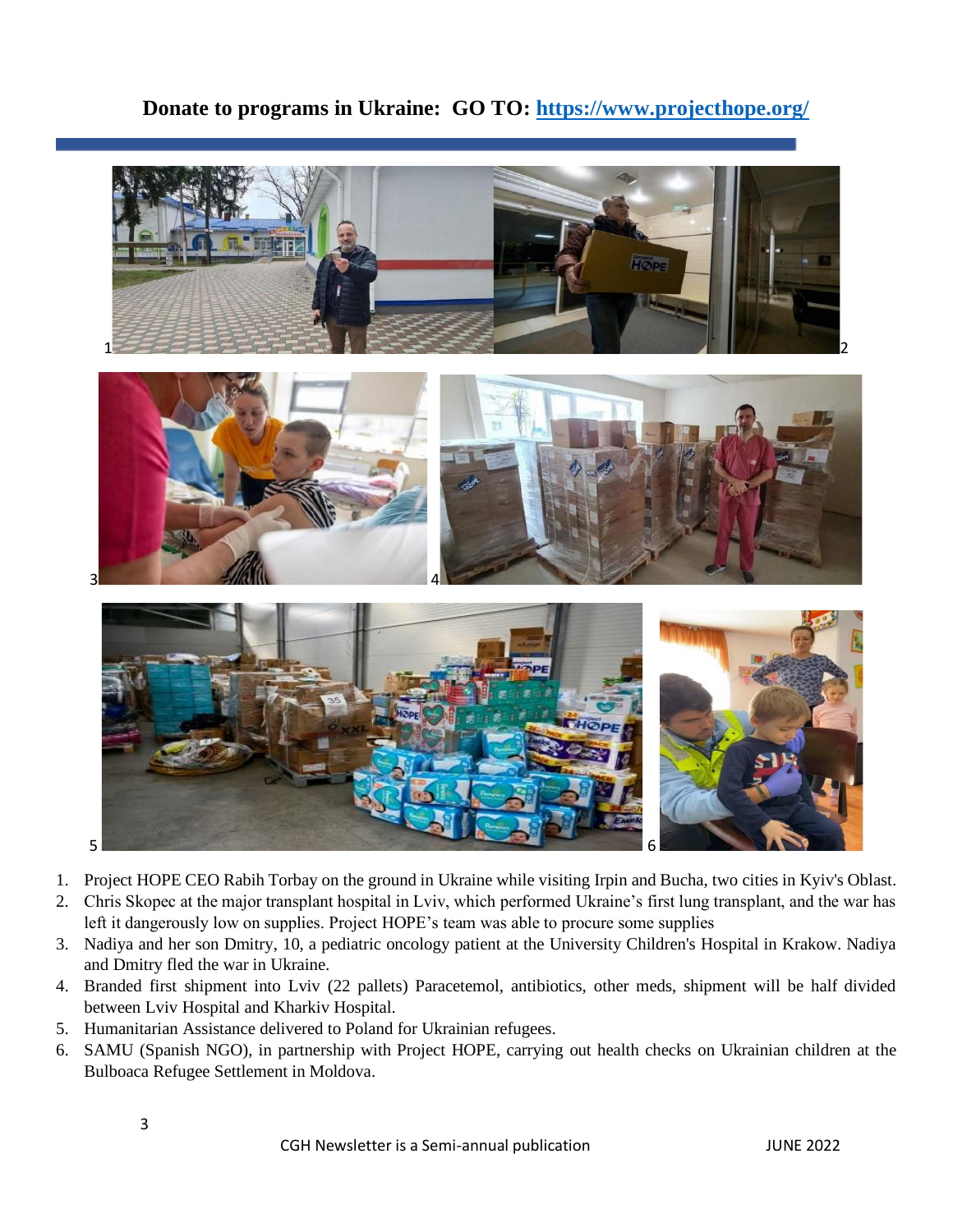**Turkmenistan Ukraine United States Uzbekistan Vanuatu Vietnam Yemen Zambia**

| Health                   |
|--------------------------|
| <b>Opportunities for</b> |
| People                   |
| <b>Everywhere</b>        |

**Albania Armenia Bahamas Barbados Bosnia and Herzegovina Brazil Cambodia Cameroon China Colombia Cost Rica Croatia Czech Republic Dominican Republic Ecuador El Salvador Egypt Estonia Ethiopia Federal States of Micronesia Georgia**  Ghana Grenada Guatemala Guyana Haiti Honduras Hungary **Indonesia India Indonesia Iraq Jamaica Japan Jordan Kazakhstan Kosovo** Kyrgyzstan Latvia Liberia Lithuania Macedonia Malawi **Mexico Micronesia Mongolia Mozambique Namibia Nicaragua Nigeria Panama Papua New Guinea Peru Philippines Poland Portugal Romania Russia St. Lucia Serbia and Montenegro Sierra**  Leone Slovakia South Africa Sri Lanka Suriname Swaziland **EVeryWhere** Tajikistan Thailand Timor-Lesti Tonga Trinidad and Tobago

# **HOPE GOES ON**

The country list above shows the countries Project HOPE worked in since 1958, always with the Ministries of Health and with local counterparts. You as Hopies know this very well and probably is the reason you continue to have the inspiration to work on a program when a need arises. (If you worked in a country not listed above, please let us know.)

The essence of the HOPE philosophy: that "we in America do not have the obligation to take care of the world but rather, because of our blessings, to help the world take care of itself". Many of us use the following proverb: "give a man a fish and you feed him for a day; teach a man to fish and you feed him for a lifetime."

This is the reason that Project HOPE programs often were ongoing and always changing to meet the needs of the countries and closed, but many needs have made HOPE go back when the need arose. This is the case in Eastern Europe.

In April 1974, after 11 voyages and nearly 14 years of medical teaching-treatment missions, the SS HOPE was retired. That same year a major effort was begun to train health personnel and to improve facilities at the American Children's Hospital in Krakow, Poland. Using a similar format as with the ship, teams were formed to go to Poland for a week or more to do intense training and using the "see one, do one, teach one" method. The Poland programs developed over the years to working with the Institute of Public Health, working on Health Care Management, Breast Health, and other programs, usually with teams that were trained by teams of specialists and then returned to their facilities to introduce training and/or management skills. The program in Poland was closed in August 2019.

Ukraine had many humanitarian visits to help,



beginning in 1991, following Chernobyl. Other programs began in 2004 with an HIV education program in Donetska and continued to develop a TB program. The ICU (Infection Control Ukraine), a local NGO, was developed to continue the work. The Project HOPE program closed in January 2020.

As we all know the world changes, and in February 2022, Ukraine was attacked by Russia. It became immediately apparent there was a need to assist our friends with medical supplies, materials and also training in both Poland and Ukraine. Many other countries we worked with in the past such as Hungary, Romania, and Moldova also needed assistance. Due to the history and experience in all these countries Project HOPE was able to quickly talk with Ministries of Health and counterparts to understand the needs and assist with material needs. Please see the HOPE website to see more information about ongoing activities.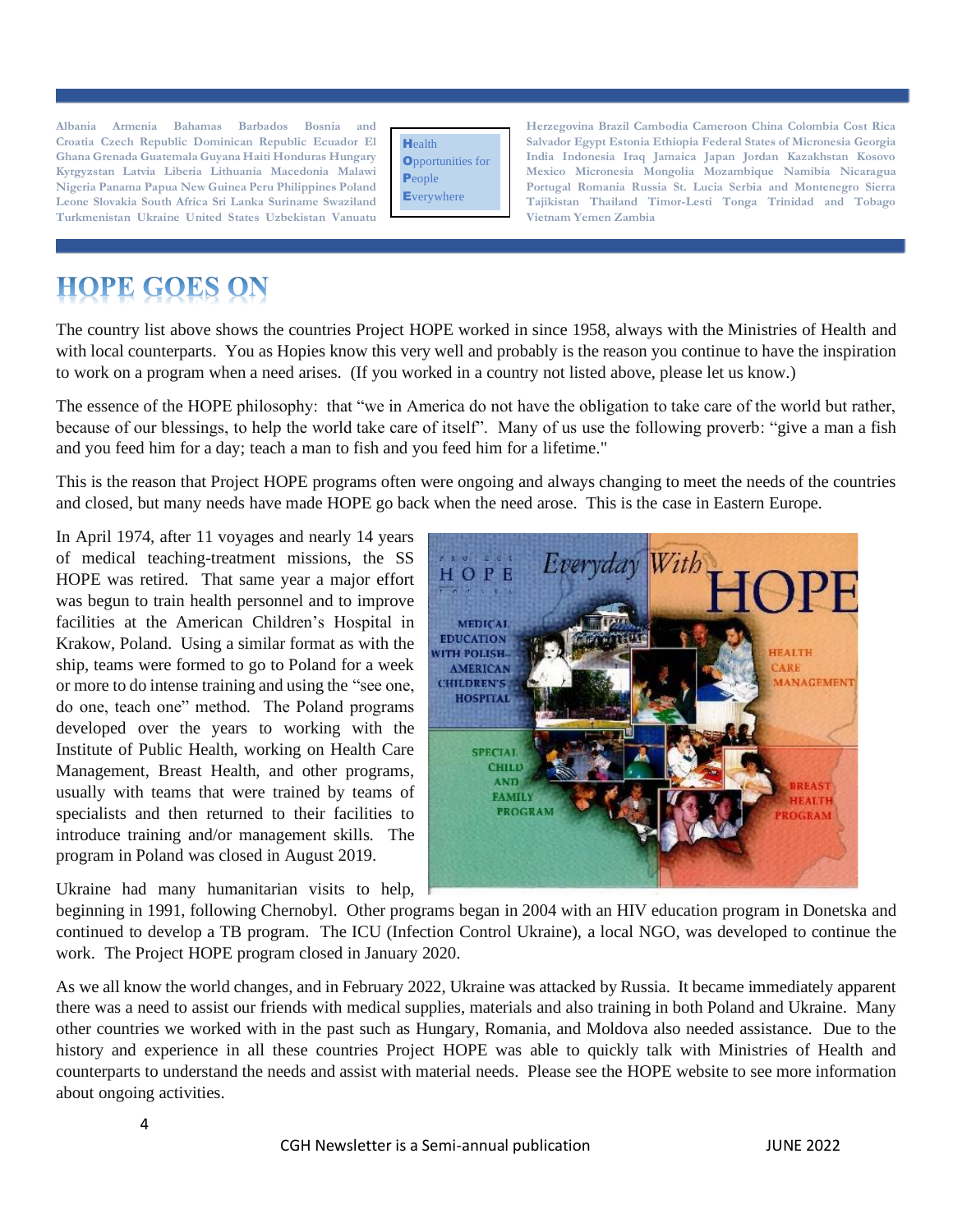# **HOPIE UPDATES:**

# **Carol Fredriksen**

In 1969, I was working as Chief Medical Technologist at Mary Hitchcock Memorial Hospital, Hanover, NH. Students seemed more interested in things other than the profession. I decided to find a position in which my talents would be more appreciated. Another technologist from Hitchcock (Ann Scheriman Hamel) who had served with HOPE in Ceylon, suggested that I apply as there was a vacancy for a Chief Tech for the Tunisian voyage. I applied, was interviewed by Susan Shanley and was accepted. Thirty-one years later I retired from HOPE.

I served on four voyages of the ship, Tunisia, Jamaica, Natal and Maceio. I was also land based in Ethiopia, Egypt, and headquarters. The reason I stayed with HOPE was job satisfaction. Students and counterparts were seriously interested in learning. They knew the way to get ahead was to study and do well. The staff with whom I had the honor of serving were tops. The spirit was certainly working hard and "helping others to help themselves."



# Marek Wójtowicz, MD - Lecturer, Health Care Management Program, Poland

For me coming time to retire this year. I'm working now as MD in Hospital and emergency dept in Pulawy. 3 years ago, I stopped my activity as Medical Director and CEO- now it is positions for younger managers, but as former president I keep activity in STOMOZ. After covid It is second hard time now in my region ...1 million Ukrainians children, women, elderly people arriving to my region during last 10 days and most of them travel via Lublin and Rzeszów to Warsaw, Berlin, Helsinki, and other places. A lot of them stop travel in my region and a lot of Polish families receive them to their homes. Yesterday we go by EMS several times to highway parkings and help Ukrainians from a lot of buses making break after 2-3 day travel from Lviv, Kyiv, small towns. They haven't normal cash, only Ukrainian money called hryvnia, which are now not good for payment, couple of them have some dollars. They haven't any medical documentation, don't know English, but I know Russian language so I can exam in this way. Our emergency Department in Pulawy near Lublin permanently admit and provide medical help for a lot of them- medical duty is very very hard each day. Additionally, we received 12 Ukrainian children with carcinoma and their mothers to hospital. War is 200 km from our polish border. We are afraid about future, inflation grow up, prices grow up, retired people received additional monthly retired salary because for them cost of living grow up quickly. I hope that it will be soon stop and Ukraine start rebuilding of everything. Yes...hope...name Project Hope it is a good name for the future times for Ukrainians, especially in health sector.

# Jean Kohn, MD, worked in Natal, Brazil

I live in a retirement home, though my two sons and my daughter live nearby. Of seven grandchildren, six have graduated from college, one is a freshman in college--all doing well--no Covid so far, fingers crossed to stay that way. All vaccinated and boostered. No great grands yet but one grandson married, one granddaughter to be married this year..